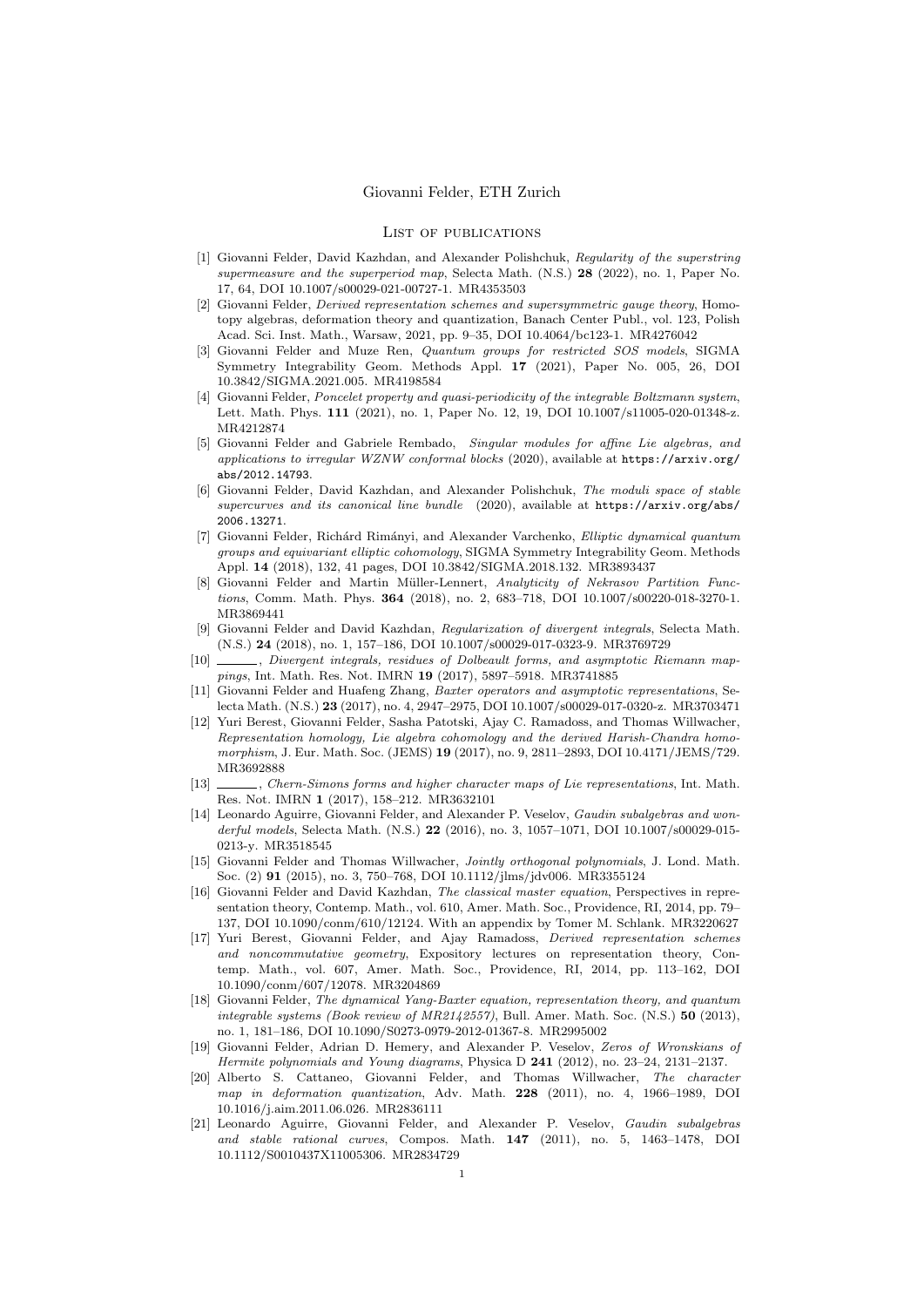- [22] Damien Calaque, Giovanni Felder, and Carlo A. Rossi, *Deformation quantization with gen*erators and relations, J. Algebra 337 (2011), 1-12, DOI 10.1016/j.jalgebra.2011.03.037. MR2796061
- [23] Damien Calaque, Giovanni Felder, Andrea Ferrario, and Carlo A. Rossi, Bimodules and branes in deformation quantization, Compos. Math. 147 (2011), no. 1, 105–160, DOI 10.1112/S0010437X10004847. MR2771128
- [24] Pavel Etingof, Giovanni Felder, Xiaoguang Ma, and Alexander Veselov, On elliptic Calogero-Moser systems for complex crystallographic reflection groups, J. Algebra 329 (2011), 107– 129, DOI 10.1016/j.jalgebra.2010.04.011. MR2769318
- [25] Alberto S. Cattaneo and Giovanni Felder, Effective Batalin-Vilkovisky theories, equivariant configuration spaces and cyclic chains, Higher structures in geometry and physics, Progr. Math., vol. 287, Birkhäuser/Springer, New York, 2011, pp. 111-137. MR2762542 (2011k:53129)
- [26] Alberto S. Cattaneo, Benoit Dherin, and Giovanni Felder, Formal Lagrangian operad, Int. J. Math. Math. Sci., posted on 2010, Art. ID 643605, 36, DOI 10.1155/2010/643605. MR2753638 (2012e:53188)
- [27] Giovanni Felder and Xiang Tang, Equivariant Lefschetz number of differential operators, Math. Z. 266 (2010), no. 2, 451–470, DOI 10.1007/s00209-009-0579-7. MR2678638
- [28] Giovanni Felder and Thomas Willwacher, On the (ir)rationality of Kontsevich weights, Int. Math. Res. Not. IMRN 4 (2010), 701–716. MR2595009
- [29] Alberto Sergio Cattaneo, Giovanni Felder, and Thomas Willwacher, On L∞-morphisms of cyclic chains, Lett. Math. Phys. 90 (2009), no. 1-3, 85–101, DOI 10.1007/s11005-009-0338-z. MR2565035
- [30] Giovanni Felder and Alexander P. Veselov, Baker-Akhiezer function as iterated residue and Selberg-type integral, Glasg. Math. J. 51 (2009), no. A, 59–73. MR2481225
- [31] Horst Alzer and Giovanni Felder, A Turán-type inequality for the gamma function, J. Math. Anal. Appl. 350 (2009), no. 1, 276–282. MR2476910
- [32] Markus Engeli and Giovanni Felder, A Riemann-Roch-Hirzebruch formula for traces of differential operators, Annales scientifiques de l'ENS 41 (2008), no. 4, 623-655.
- [33] Giovanni Felder and Carlo A. Rossi, *Differential operators on toric varieties and Fourier* transform, Selecta Math. (N.S.) 13 (2008), no. 4, 601–615. MR2403305 (2009b:16057)
- [34] Giovanni Felder, André Henriques, Carlo A. Rossi, and Chenchang Zhu, A gerbe for the elliptic gamma function, Duke Math. J. 141 (2008), no. 1, 1–74. MR2372147
- [35] G. Felder, R. Rimányi, and A. Varchenko, Poincaré-Birkhoff-Witt expansions of the canonical elliptic differential form, Quantum groups, Contemp. Math., vol. 433, Amer. Math. Soc., Providence, RI, 2007, pp. 191–208. MR2349623
- [36] Giovanni Felder and Alexander P. Veselov, Polynomial solutions of the Knizhnik-Zamolodchikov equations and Schur-Weyl duality, Int. Math. Res. Not. IMRN 15 (2007), Art. ID rnm046, 21. MR2348644
- [37] Giovanni Felder, The work of Andrei Okounkov, International Congress of Mathematicians. Vol. I, Eur. Math. Soc., Zürich, 2007, pp. 55–64. MR2334183
- [38] Alberto S. Cattaneo and Giovanni Felder, Relative formality theorem and quantisation of coisotropic submanifolds, Adv. Math. 208 (2007), no. 2, 521–548. MR2304327 (2008b:53119)
- [39] Giovanni Felder and Alexander Varchenko, Multiplication formulae for the elliptic gamma function, Noncommutative geometry and representation theory in mathematical physics, Contemp. Math., vol. 391, Amer. Math. Soc., Providence, RI, 2005, pp. 69–73. MR2184012 (2006j:33028)
- [40] Peter Elbau and Giovanni Felder, Density of eigenvalues of random normal matrices, Comm. Math. Phys. 259 (2005), no. 2, 433–450. MR2172690 (2006i:82034)
- [41] Boris Feigin, Giovanni Felder, and Boris Shoikhet, *Hochschild cohomology of the Weyl al*gebra and traces in deformation quantization, Duke Math. J.  $127$  (2005), no. 3, 487-517. MR2132867 (2006j:16015)
- [42] Giovanni Felder and Alexander Varchenko, Even powers of divisors and elliptic zeta values, J. Reine Angew. Math. 579 (2005), 195–201. MR2124024 (2006i:11098)
- [43] G. Felder and A. P. Veselov, Coxeter group actions on the complement of hyperplanes and special involutions, J. Eur. Math. Soc. (JEMS) 7 (2005), no. 1, 101–116. MR2120992 (2006c:20082)
- [44] Alberto S. Cattaneo, Benoit Dherin, and Giovanni Felder, Formal symplectic groupoid, Comm. Math. Phys. 253 (2005), no. 3, 645–674. MR2116732 (2005m:58039)
- [45] Alberto S. Cattaneo and Giovanni Felder, Coisotropic submanifolds in Poisson geometry and branes in the Poisson sigma model, Lett. Math. Phys. 69 (2004), 157–175. MR2104442 (2005m:81285)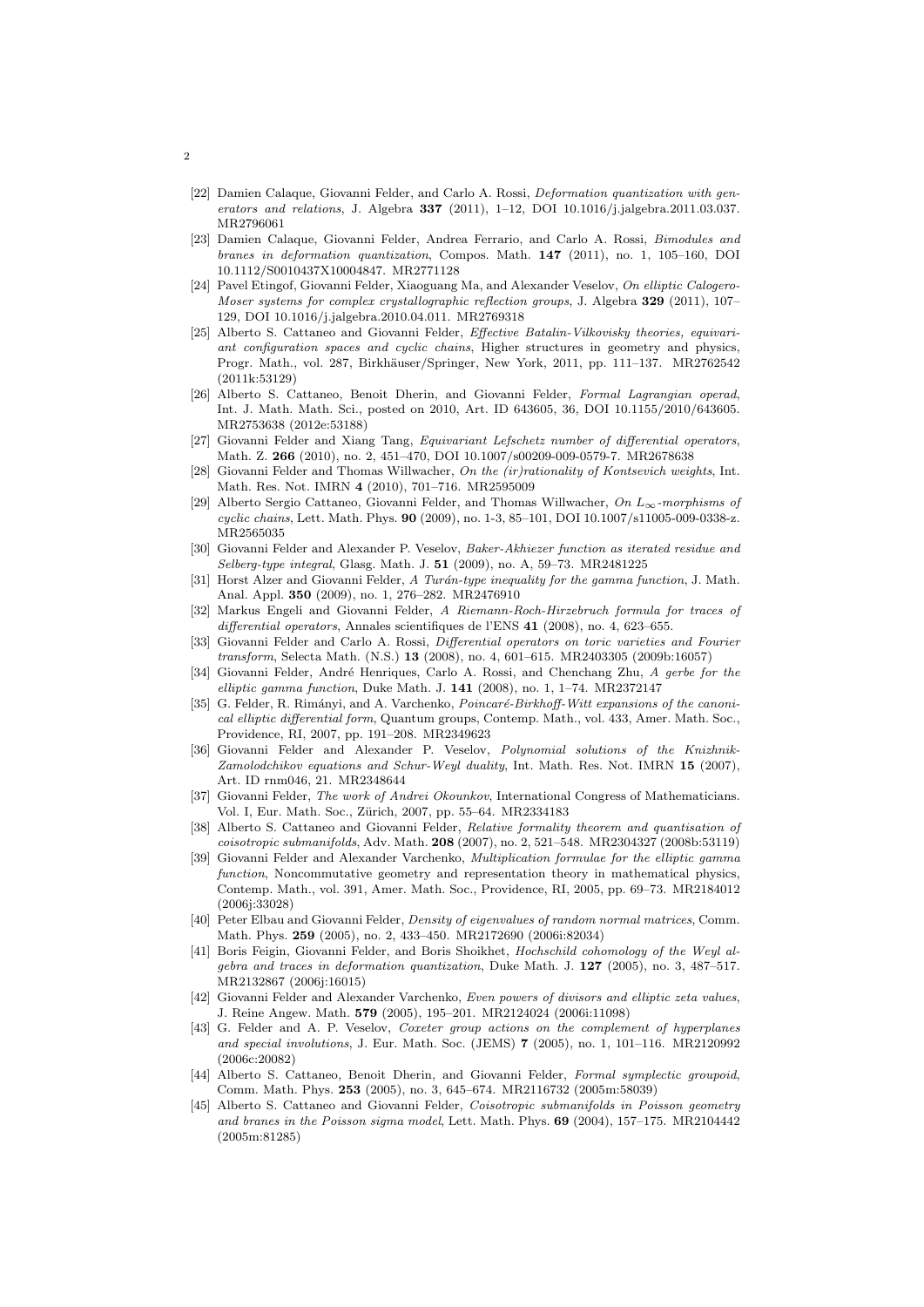- [46] Giovanni Felder and Roman Riser, Holomorphic matrix integrals, Nuclear Phys. B 691 (2004), no. 3, 251–258. MR2071307 (2006b:81312)
- [47] Giovanni Felder and Alexander Varchenko, Hypergeometric theta functions and elliptic Macdonald polynomials, Int. Math. Res. Not. 21 (2004), 1037-1055. MR2037048 (2005b:33015)
- [48] G. Felder and A. P. Veselov, Action of Coxeter groups on m-harmonic polynomials and Knizhnik-Zamolodchikov equations, Mosc. Math. J. 3 (2003), no. 4, 1269–1291 (English, with English and Russian summaries). MR2058799 (2005g:32016)
- [49] G. Felder, L. Stevens, and A. Varchenko, *Modular transformations of the elliptic hypergeo*metric functions, Macdonald polynomials, and the shift operator, Mosc. Math. J. 3 (2003). no. 2, 457–473, 743 (English, with English and Russian summaries). Dedicated to Vladimir I. Arnold on the occasion of his 65th birthday. MR2025269 (2005h:33035)
- [50] , Elliptic Selberg integrals and conformal blocks, Math. Res. Lett. 10 (2003), no. 5-6, 671–684. MR2024724 (2004i:32024)
- [51] Alberto S. Cattaneo, Giovanni Felder, and Lorenzo Tomassini, From local to global deformation quantization of Poisson manifolds, Duke Math. J. 115 (2002), no. 2, 329–352. MR1944574 (2004a:53114)
- [52] Giovanni Felder and Alexander Varchenko, q-deformed KZB heat equation: completeness, modular properties and  $SL(3, \mathbb{Z})$ , Adv. Math. 171 (2002), no. 2, 228–275. MR1936497 (2003k:32026)
- [53] Alberto S. Cattaneo, Giovanni Felder, and Lorenzo Tomassini, Fedosov connections on jet bundles and deformation quantization, Deformation quantization (Strasbourg, 2001), IRMA Lect. Math. Theor. Phys., vol. 1, de Gruyter, Berlin, 2002, pp. 191–202. MR1914788 (2003d:53161)
- Giovanni Felder, Jürg Fröhlich, Jürgen Fuchs, and Christoph Schweigert, Correlation functions and boundary conditions in rational conformal field theory and three-dimensional topology, Compositio Math. 131 (2002), no. 2, 189–237. MR1898435 (2003e:57051)
- [55] Alberto S. Cattaneo and Giovanni Felder, On the globalization of Kontsevich's star product and the perturbative Poisson sigma model, Progr. Theoret. Phys. Suppl. 144 (2001), 38–53. Noncommutative geometry and string theory (Yokohama, 2001). MR2023844 (2004i:53130)
- [56]  $\_\_\_\_\_\$ n Poisson sigma models and symplectic groupoids, Quantization of singular symplectic quotients, Progr. Math., vol. 198, Birkh¨auser, Basel, 2001, pp. 61–93. MR1938552 (2003h:53116)
- [57]  $\ldots$ , On the AKSZ formulation of the Poisson sigma model, Lett. Math. Phys. 56 (2001), no. 2, 163-179. EuroConférence Moshé Flato 2000, Part II (Dijon). MR1854134 (2002i:53121)
- [58] G. Felder and A. Varchenko, Special functions, conformal blocks, Bethe ansatz and  $SL(3, \mathbb{Z})$ , R. Soc. Lond. Philos. Trans. Ser. A Math. Phys. Eng. Sci. 359 (2001), no. 1784, 1365–1373. Topological methods in the physical sciences (London, 2000). MR1853625 (2002h:33016)
- [59] Giovanni Felder and Alexander Varchenko, The q-deformed Knizhnik-Zamolodchikov-Bernard heat equation, Comm. Math. Phys. 221 (2001), no. 3, 549–571. MR1852053 (2003g:32026)
- [60] Alberto S. Cattaneo and Giovanni Felder, Poisson sigma models and deformation quantization, Modern Phys. Lett. A  $16$  (2001), no. 4-6, 179–189. Euroconference on Brane New World and Noncommutative Geometry (Torino, 2000). MR1832088 (2002c:81099)
- [61] Giovanni Felder and Alexander Varchenko, The elliptic gamma function and  $SL(3, \mathbb{Z}) \ltimes \mathbb{Z}^3$ , Adv. Math. 156 (2000), no. 1, 44–76. MR1800253 (2002e:11058)
- [62] Giovanni Felder and Boris Shoikhet, Deformation quantization with traces, Lett. Math. Phys. 53 (2000), no. 1, 75–86. MR1799844 (2001k:53176)
- [63] G. Felder, Y. Markov, V. Tarasov, and A. Varchenko, Differential equations compatible with KZ equations, Math. Phys. Anal. Geom. 3 (2000), no. 2, 139–177. MR1797943 (2002e:17032)
- [64] B. Enriquez and G. Felder, Commuting differential and difference operators associated to complex curves. I, Compositio Math. 124 (2000), no. 1, 17–56. MR1797652 (2002b:32027)
- [65] Alberto S. Cattaneo and Giovanni Felder, A path integral approach to the Kontsevich quantization formula, Comm. Math. Phys. 212 (2000), no. 3, 591–611. MR1779159 (2002b:53141)
- [66] Giovanni Felder, Jürg Fröhlich, Jürgen Fuchs, and Christoph Schweigert, The geometry of WZW branes, J. Geom. Phys. 34 (2000), no. 2, 162–190. MR1754537 (2001k:81265)
- [67]  $\ldots$ , Conformal boundary conditions and three-dimensional topological field theory, Phys. Rev. Lett. 84 (2000), no. 8, 1659–1662. MR1743558 (2001f:81174)
- [68] G. Felder, V. Tarasov, and A. Varchenko, Monodromy of solutions of the elliptic quantum Knizhnik-Zamolodchikov-Bernard difference equations, Internat. J. Math. 10 (1999), no. 8, 943–975. MR1739369 (2001b:32029)
- [69] Giovanni Felder and Anke Schorr, Separation of variables for quantum integrable systems on elliptic curves, J. Phys. A 32 (1999), no. 46, 8001–8022. MR1731957 (2001g:37125)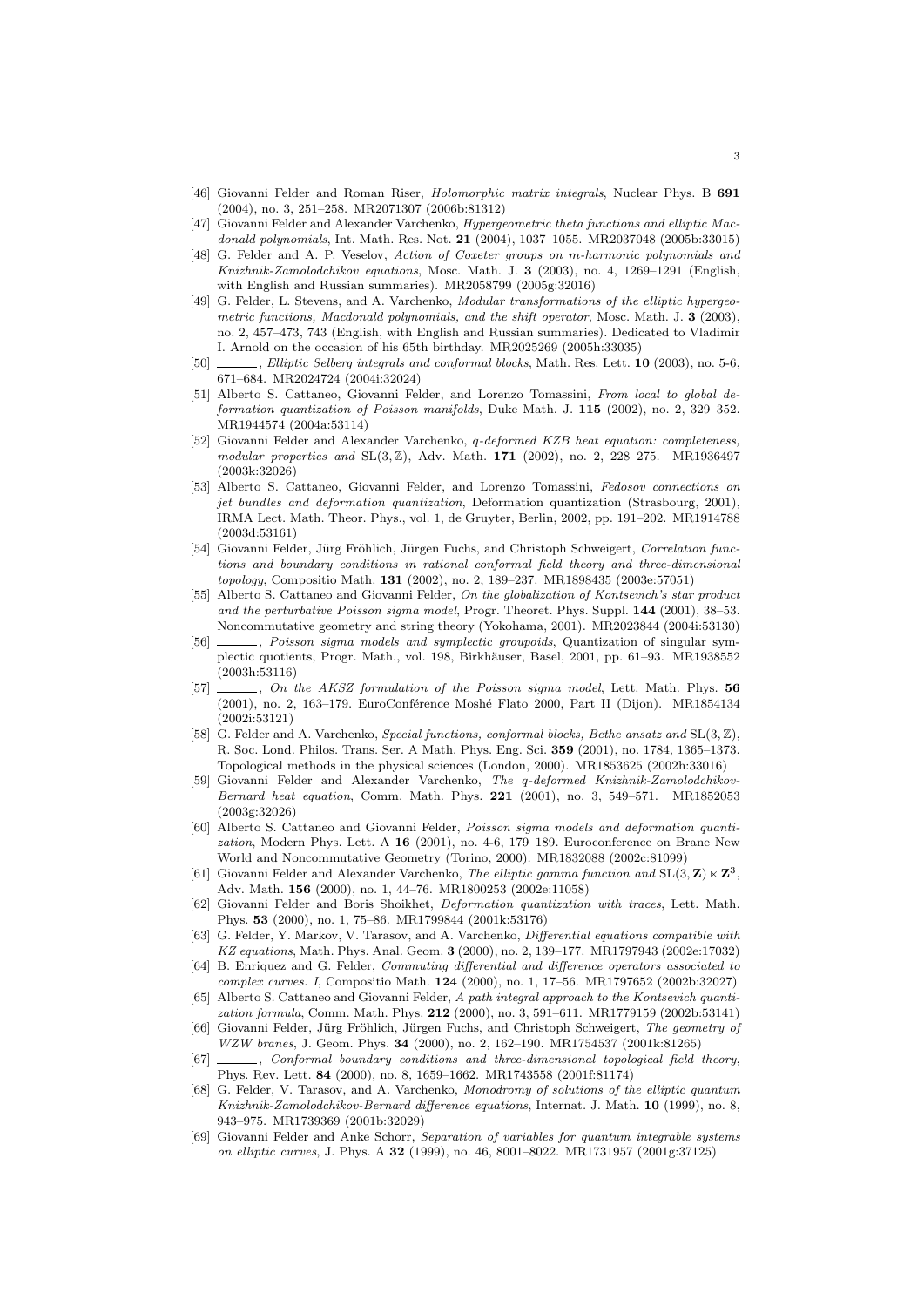- [70] G. Felder and A. Varchenko, Resonance relations for solutions of the elliptic QKZB equations, fusion rules, and eigenvectors of transfer matrices of restricted interaction-round-aface models, Commun. Contemp. Math. 1 (1999), no. 3, 335–403. MR1707888 (2000j:81241)
- [71] B. Enriquez and G. Felder, Coinvariants for Yangian doubles and quantum Knizhnik-Zamolodchikov equations, Internat. Math. Res. Notices 2 (1999), 81–104. MR1670184 (2000j:32025)
- [72] A. N. Varchenko and Dzh. Felder, Algebraic integrability of the two-particle Ruijsenaars operator, Funktsional. Anal. i Prilozhen. 32 (1998), no. 2, 8–25, 95 (Russian, with Russian summary); English transl., Funct. Anal. Appl. 32 (1998), no. 2, 81–92. MR1647820 (2000a:37070)
- [73] B. Enriquez and G. Felder, Elliptic quantum groups  $E_{\tau,\eta}(\mathfrak{sl}_2)$  and quasi-Hopf algebras, Comm. Math. Phys. 195 (1998), no. 3, 651–689. MR1641023 (99m:17017)
- [74] Giovanni Felder, The KZB equations on Riemann surfaces, Symétries quantiques (Les Houches, 1995), North-Holland, Amsterdam, 1998, pp. 687–725. MR1616332 (2001a:32021)
- [75] B. Enriquez and G. Felder, A construction of Hopf algebra cocycles for the Yangian double DY (sl2), J. Phys. A 31 (1998), no. 10, 2401–2413. MR1629426 (99f:17015)
- [76] G. Felder, V. Tarasov, and A. Varchenko, Solutions of the elliptic qKZB equations and Bethe ansatz. I, Topics in singularity theory, Amer. Math. Soc. Transl. Ser. 2, vol. 180, Amer. Math. Soc., Providence, RI, 1997, pp. 45–75. MR1767112 (2001g:17026)
- [77] Giovanni Felder and Alexander Varchenko, *Elliptic quantum groups and Ruijsenaars models*. J. Statist. Phys. 89 (1997), no. 5-6, 963–980. MR1606760 (2000d:82015)
- [78] , Three formulae for eigenfunctions of integrable Schrödinger operators, Composition Math. 107 (1997), no. 2, 143–175. MR1458747 (99a:17010)
- [79]  $\_\_\_\_\$ , Algebraic Bethe ansatz for the elliptic quantum group  $E_{\tau,n}(\text{sl}_2)$ , Nuclear Phys. B 480 (1996), no. 1-2, 485–503. MR1421711 (98b:82024)
- [80]  $\ldots$ , On representations of the elliptic quantum group  $E_{\tau,\eta}(\text{sl}_2)$ , Comm. Math. Phys. 181 (1996), no. 3, 741–761. MR1414309 (98b:17014)
- [81] G. Felder and A. Varchenko, Remarks on the structure constants of the Verlinde algebra associated to sl3, Lett. Math. Phys. 37 (1996), no. 2, 167–172. MR1391198 (97d:17006)
- [82] Giovanni Felder and Christian Wieczerkowski, Conformal blocks on elliptic curves and the Knizhnik-Zamolodchikov-Bernard equations, Comm. Math. Phys. 176 (1996), no. 1, 133– 161. MR1372821 (97g:32019)
- [83] Giovanni Felder, Conformal field theory and integrable systems associated to elliptic curves, International Congress of Mathematicians (Zürich, 1994), Birkhäuser, Basel, 1995, pp. 1247– 1255. MR1404026 (97m:81015)
- [84] , Elliptic quantum groups, XIth International Congress of Mathematical Physics (Paris, 1994), Int. Press, Cambridge, MA, 1995, pp. 211–218. MR1370676 (96j:17012)
- [85] Giovanni Felder and Alexander Varchenko, Integral representation of solutions of the elliptic Knizhnik-Zamolodchikov-Bernard equations, Internat. Math. Res. Notices 5 (1995), 221–233. MR1333749 (96g:32040)
- [86] G. Felder and C. Wieczerkowski, The Knizhnik-Zamolodchikov-Bernard equation on the torus, (Vancouver, BC, 1993), CRM Proc. Lecture Notes, vol. 7, Amer. Math. Soc., Providence, RI, 1994, pp. 211–219. MR1311041
- [87] V. M. Buchstaber, G. Felder, and A. P. Veselov, Elliptic Dunkl operators, root systems, and functional equations, Duke Math. J. 76 (1994), no. 3, 885–911. MR1309335 (96b:39014)
- [88] Giovanni Felder and Vincent Pasquier, A simple construction of elliptic R-matrices, Lett. Math. Phys. 32 (1994), no. 2, 167–171. MR1296385 (95i:81106)
- [89] Giovanni Felder and Alexander P. Veselov, Shift operators for the quantum Calogero-Sutherland problems via Knizhnik-Zamolodchikov equation, Comm. Math. Phys. 160 (1994), no. 2, 259–273. MR1262197 (95m:58074)
- [90] M. Crivelli, G. Felder, and C. Wieczerkowski, Topological representations of  $U_q(\mathrm{sl}_2(\mathbf{C}))$ on the torus and the mapping class group, Lett. Math. Phys. 30 (1994), no. 1, 71–85. MR1259198 (95g:81075)
- [91] G. Felder and O. Grandjean, On combinatorial three-manifold invariants, Low-dimensional topology and quantum field theory (Cambridge, 1992), NATO Adv. Sci. Inst. Ser. B Phys., vol. 315, Plenum, New York, 1993, pp. 31–50. MR1263969 (95f:57036)
- [92] G. Felder, Topological representations of quantum groups and conformal field theory, J. Geom. Phys. 11 (1993), no. 1-4, 397–407. Infinite-dimensional geometry in physics (Karpacz, 1992). MR1230438 (94e:81279)
- [93] A. H. Chamseddine, G. Felder, and J. Fröhlich, Gravity in noncommutative geometry, Comm. Math. Phys. 155 (1993), no. 1, 205–217. MR1228535 (94g:58019)

4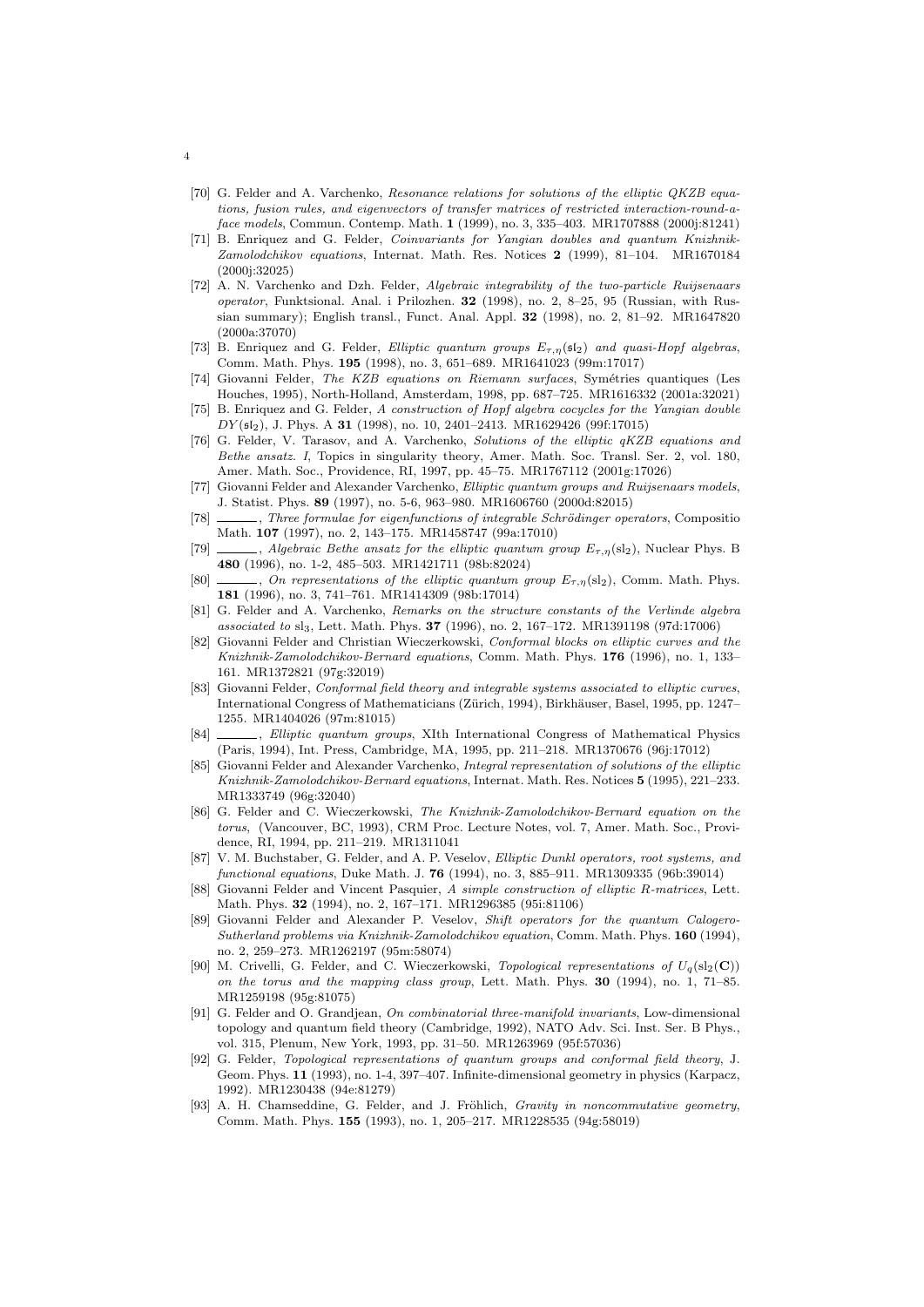- [94] M. Crivelli, G. Felder, and C. Wieczerkowski, *Generalized hypergeometric functions on the* torus and the adjoint representation of  $U_q(\text{sl}_2)$ , Comm. Math. Phys. 154 (1993), no. 1, 1–23. MR1220944 (94j:33028)
- [95] A. H. Chamseddine, G. Felder, and J. Fröhlich, *Grand unification in noncommutative qe*ometry, Nuclear Phys. B 395 (1993), no. 3, 672–698. MR1218580 (95b:81235)
- [96] G. Felder and C. Wieczerkowski, Fock space representations of  $A_1^{(1)}$  and topological representations of  $U_q(\mathrm{sl}_2)$ , New symmetry principles in quantum field theory (Cargèse, 1991), NATO Adv. Sci. Inst. Ser. B Phys., vol. 295, Plenum, New York, 1992, pp. 513–521. MR1204472 (94b:17041)
- [97] A. H. Chamseddine, G. Felder, and J. Fröhlich, Unified gauge theories in noncommutative geometry, Phys. Lett. B 296 (1992), no. 1-2, 109–116. MR1195070 (94m:46110)
- [98] G. Felder and A. LeClair, Restricted quantum affine symmetry of perturbed minimal conformal models, Infinite analysis, Part A, B (Kyoto, 1991), Adv. Ser. Math. Phys., vol. 16, World Sci. Publ., River Edge, NJ, 1992, pp. 239–278. MR1187551 (93i:81226)
- [99] G. Felder and R. Silvotti, Conformal blocks of minimal models on a Riemann surface, Comm. Math. Phys. 144 (1992), no. 1, 17–40. MR1151244 (93i:81227)
- [100] Denis Bernard and Giovanni Felder, Quantum group symmetries in two-dimensional lattice quantum field theory, Nuclear Phys. B 365 (1991), no. 1, 98–120. MR1132374 (92i:81123)
- [101] G. Felder and C. Wieczerkowski, Topological representations of the quantum group  $U_q(\text{sl}_2)$ , Comm. Math. Phys. 138 (1991), no. 3, 583–605. MR1110457 (93c:17024)
- [102] G. Felder, Minimal models on a Riemann surface, Recent developments in conformal field theories (Trieste, 1989), World Sci. Publ., River Edge, NJ, 1990, pp. 110–124. MR1160368
- [103] G. Felder, J. Fröhlich, and G. Keller, On the structure of unitary conformal field theory. II. Representation-theoretic approach, Comm. Math. Phys. 130 (1990), no. 1, 1–49. MR1055683 (91f:81177)
- [104] D. Bernard and G. Felder, Fock representations and BRST cohomology in SL(2) current algebra, Comm. Math. Phys. 127 (1990), no. 1, 145–168. MR1036119 (91g:17022)
- [105] G. Felder and R. Silvotti, Free field representation of minimal models on a Riemann surface, Phys. Lett. B 231 (1989), no. 4, 411–416. MR1031219 (91d:81125)
- [106] G. Felder, Erratum: "BRST approach to minimal models" [Nuclear Phys. B 317 (1989), no. 1, 215–236; MR0995219 (90c:81174)], Nuclear Phys. B 324 (1989), no. 2, 548. MR1025429 (90m:81104)
- [107] G. Felder, J. Fröhlich, and G. Keller, *Braid matrices and structure constants for minimal* conformal models, Comm. Math. Phys. 124 (1989), no. 4, 647–664. MR1014118 (91f:81178)
- [108] , On the structure of unitary conformal field theory. I. Existence of conformal blocks, Comm. Math. Phys. 124 (1989), no. 3, 417–463. MR1012633 (91f:81176)
- [109] G. Felder and R. Silvotti, Modular covariance of minimal model correlation functions, Comm. Math. Phys. 123 (1989), no. 1, 1–15. MR1002030 (90i:81116)
- [110] Giovanni Felder, BRST approach to minimal models, Nuclear Phys. B 317 (1989), no. 1, 215–236. MR995219 (90c:81174)
- [111] G. Felder, The Wess-Zumino-Witten model in the Schroedinger representation, Nuclear Phys. B Proc. Suppl. 5B (1988), 98–101. Conformal field theories and related topics (Annecy-le-Vieux, 1988). MR1002960 (90e:81176)
- [112] G. Felder, K. Gawędzki, and A. Kupiainen, Spectra of Wess-Zumino-Witten models with arbitrary simple groups, Comm. Math. Phys.  $117$  (1988), no. 1, 127–158. MR946997 (89k:81077)
- [113] , The spectrum of Wess-Zumino-Witten models, Nuclear Phys. B 299 (1988), no. 2, 355–366. MR929568 (89c:22031)
- [114] F. Constantinescu, G. Felder, K. Gawędzki, and A. Kupiainen, Analyticity of density of states in a gauge-invariant model for disordered electronic systems, J. Statist. Phys. 48 (1987), no. 3-4, 365–391. MR914889 (90g:82060)
- [115] Giovanni Felder, Renormalization group in the local potential approximation, Comm. Math. Phys. 111 (1987), no. 1, 101–121. MR896762 (88m:82013)
- [116] , Renormalization group, tree expansion, and nonrenormalizable quantum field theories, Dissertation ETH, vol. 7982, Eidgenössische Technische Hochschule Zürich, Zürich, 1986. Dissertation, Swiss Federal Institute of Technology, Zürich, 1986; With an Italian summary. MR1028062 (91f:81115)
- [117]  $\ldots$ , A nonrenormalizable planar field theory, Stochastic processes in classical and quantum systems (Ascona, 1985), Lecture Notes in Phys., vol. 262, Springer, Berlin, 1986, pp. 246–255. MR870177 (87m:81140)
- Giovanni Felder and Giovanni Gallavotti, Perturbation theory and nonrenormalizable scalar fields, Comm. Math. Phys. 102 (1986), no. 4, 549–571. MR824091 (87h:81150)